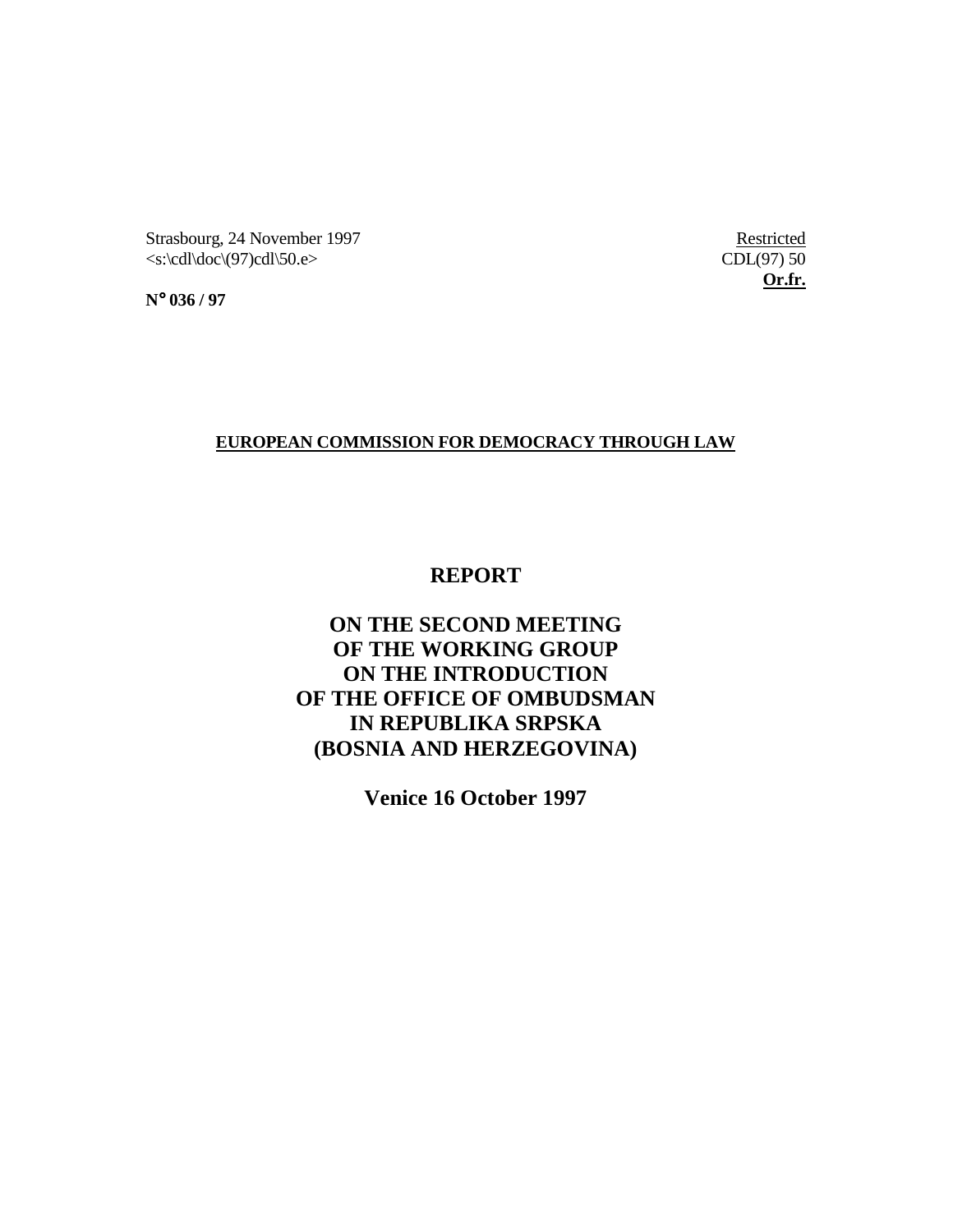The Working Group on the Ombudsman for Republika Srpska met in Venice on 16 October 1997. The meeting was attended by Mr J.-C. Scholsem (Belgium), Mr G. Batliner (Liechtenstein), Ms M. Serra-Lopez (Portugal), Mr J. Gil Robles (Spain) and Mr P. Bardiaux (France), assisted by Mr C. Giakoumopoulos and Mr P. Titiun (Council of Europe). Mr G. Jeness, Head of the Human Rights Bureau at the OSCE Mission to Bosnia and Herzegovina and Ms C. Auclair, Assistant to the Ombudsperson in Bosnia and Herzegovina, were also present.

#### **1. Progress**

Mr C. Giakoumopoulos noted that, at its meeting on 24 April 1997 in Strasbourg, the working group had considered the question of instituting the office of Ombudsman in Republika Srpska. The Group had noted that there was a general consensus within the international community on creating this position quickly, and that consideration should be given to the possible long-term relations between the Ombudsman of Republika Srpska and the existing Ombudsman structures in Bosnia and Herzegovina and in the Federation of Bosnia and Herzegovina, as well as to the interactions between these structures and the judiciary.

Following this meeting, the Secretariat of the Commission had contacted the authorities in Republika Srpska, and on 3 June 1997, MM Gil Robles, Giakoumopoulos and Titiun had met with Ms Plavsic, President of Republika Srpska, and Mr Mijanovic, President of the Constitutional Court, in Banja Luka. This meeting confirmed that Republika Srpska was interested in instituting the office of Ombudsman and that representatives from the Republika would take part in the Group's work. Indeed, representatives from Republika Srpska were present at the 31st Plenary Meeting of the Venice Commission (Venice 20-21 June 1997) and presented the outlines of their plans for creating the office of Ombudsman.

A second meeting of the working group and representatives from Republika Srpska was initially planned for 24 June 1997. However, due to the constitutional crisis in Republika Srpska, this meeting could not take place.

The current meeting should allow the working group to examine the outlines of the plans by the Bosnian Serb authorities to create the Ombudsman institution, and to determine an action plan.

The working group then examined the various elements of the plan to introduce the office of Ombudsman in Republika Srpska, as outlined in document CDL (97) 25 "The Introduction of the Office of Ombudsman in Republika Srpska", by Mr Mijanovic, President of the Constitutional Court of Republika Srpska, which was presented at the 31st Plenary Meeting of the Venice Commission. The working group paid particular attention to the Ombudsman's powers, the Ombudsman's role and the procedures before the Ombudsman, as well as to the questions of appointment and the structure of the Ombudsman's Office.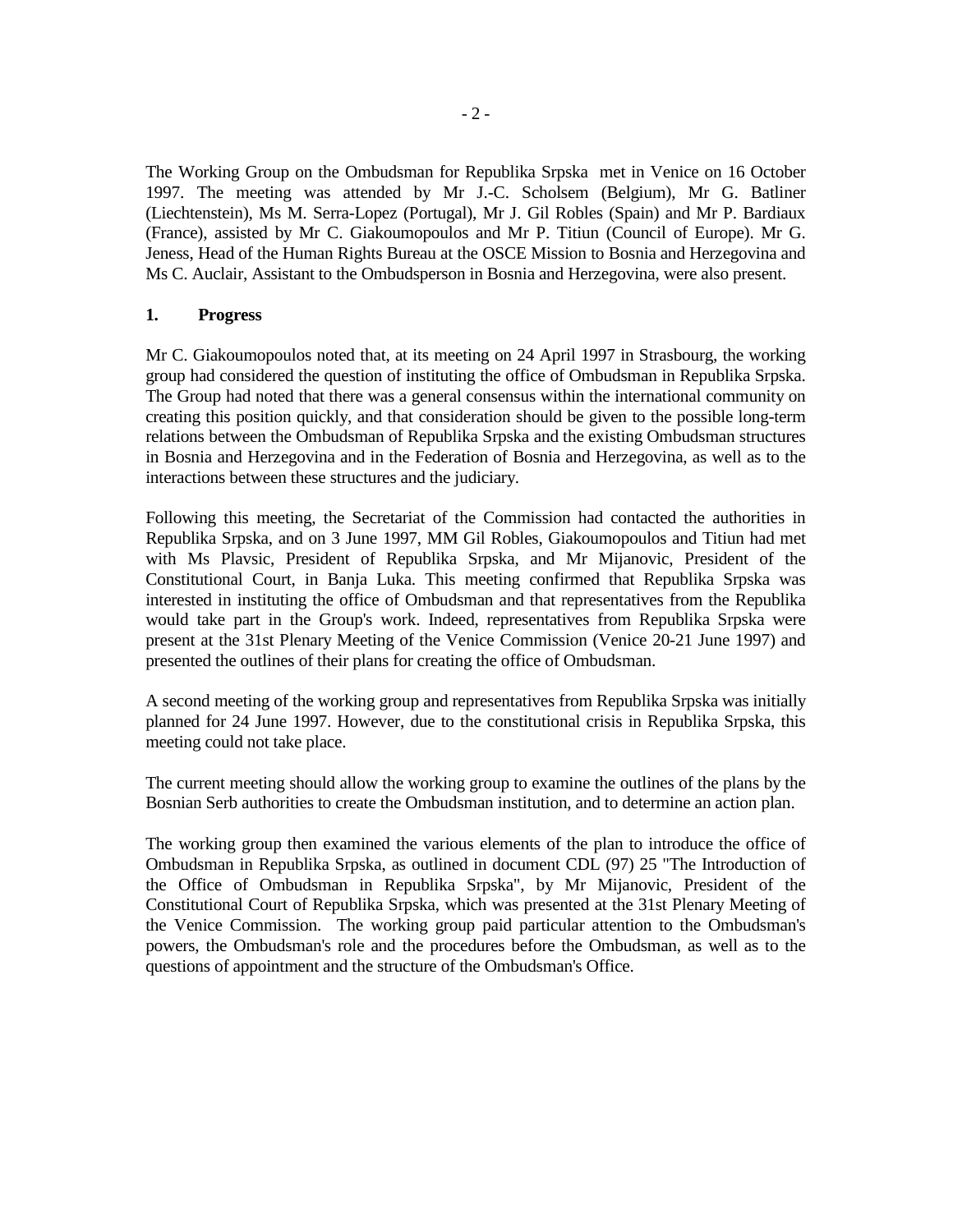#### **2. The powers of the Ombudsman of Republika Srpska**

As regards the powers of the Ombudsman of Republika Srpska, the working group considered that, as well as examining complaints about human rights violations, he should also supervise the proper functionning of the administration. This wide range of powers was considered necessary in view of the fact that it was not possible for individuals to lodge petitions with the Constitutional Court.

On the other hand, the working group considered that the Ombudsman should not deal with "public morality and corruption", in addition to his role as defender of individual rights. The working group believed that the notion of public morality was too vague and was likely to weaken the Ombudsman's role by making it too political. The working group further considered that it was normally the role of the courts to examine accusations and cases of corruption.

The Ombudsman of Republika Srpska would not deal with complaints directed against the entity as a whole, butr with complaints against the authorities of Republika Srpska.

#### **3. Nature of the institution and procedures**

With regard to the nature of the institution and procedures before it, the working group was of the opinion that the Ombudsman should examine cases submitted to him by physical and legal persons through a non-judicial process.

He should also be able to act on his own initiative.

The Ombudsman should be able to initiate legal proceedings (for example, before the Constitutional Court), particularly in cases of human rights violations. However, referring cases to the Constitutional Court should not be his main task and his role should not appear to be an alternative to the courts. His powers should be restricted in cases of res judicata, but he should be able to intervene in the execution of court decisions. He should also be able to supervise the functioning of the judicial system.

The Ombudsman of Republika Srpska should also be able to refer cases to the Human Rights Chamber through the Ombudsperson described in Annex 6. This is already provided for in the Rules of Procedure for the Ombudsperson, and similar provision should be made in the law on the Ombudsman of Republika Srpska. The importance of this possibility was emphasised by the working group. Submissions to the Chamber of Human Rights by the Ombudsman of Republika Srpska will not only contribute to easing the existing imbalance between the two entities as regards human rights protection mechanisms (see the Report by the Venice Commission on the constitutional situation in Bosnia and Herzegovina, with particular regard to human rights protection mechanisms, CDL-INF (96)9), but would also amount to going beyond the legal system of Republika Srpska to the courts of the State of Bosnia and Herzegovina, as the office of Ombudsman would be acting beyond the limits of the entity's jurisdiction. Of course, before addressing the Human Rights Chamber, the Ombudsman of Republika Srpska would have to ensure that domestic remedies had been exhausted.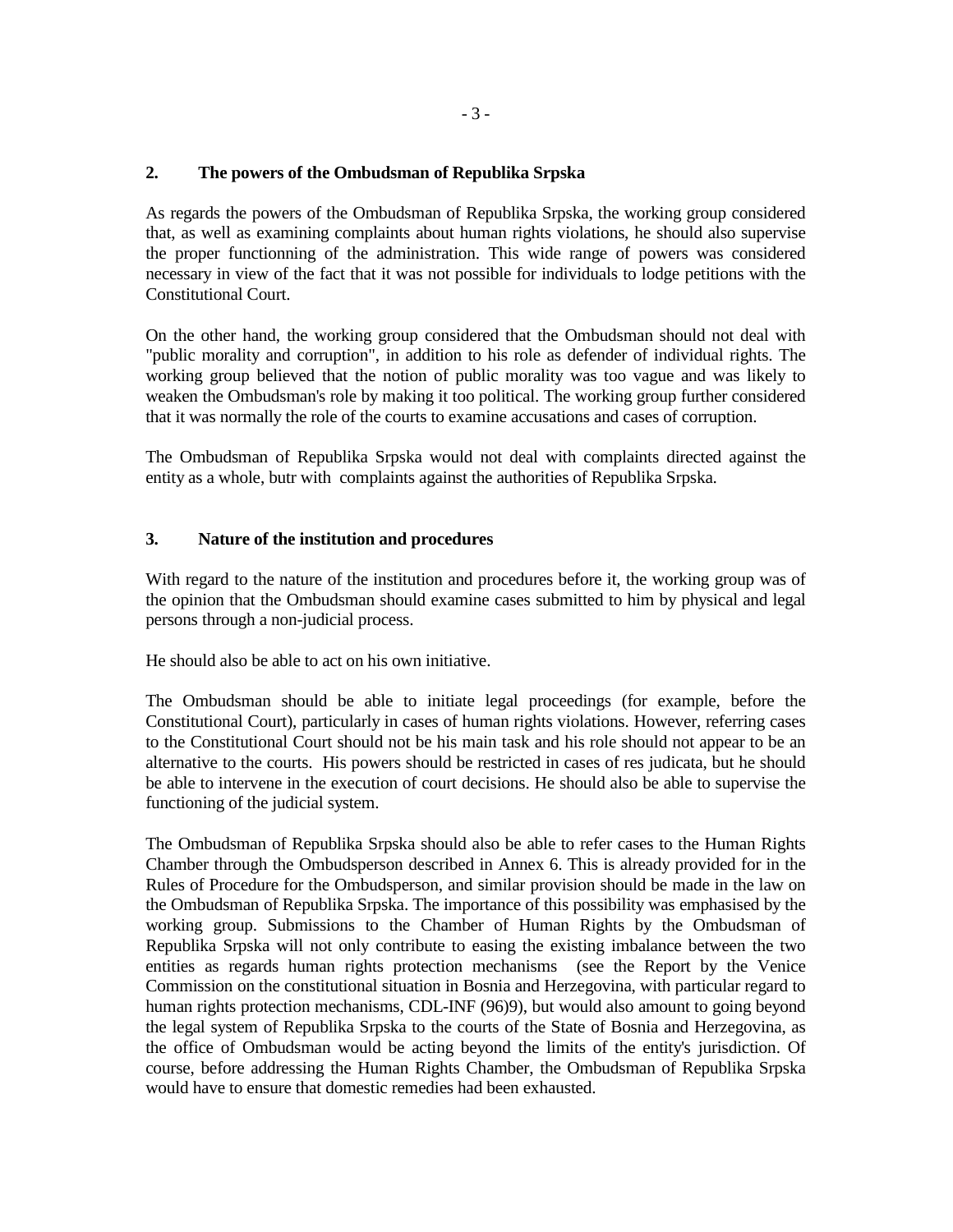In principle, the Ombudsman's recommendations to the authorities should be accessible to the public. However, the public need not be informed about all his activities. It should be possible to maintain confidentiality about actions and decisions taken by the Ombudsman in the course of his enquiries, as well as about those concerning secret information, for example, relating to national security. In the same way, it ought to be possible for the Ombudsman not to disclose the identity of those who contact him, if they so request.

The working group did not consider it necessary for the Ombudsman of Republika Srpska to prepare a report for an international institution, as is the case for the Federation Ombudsmen. The Ombudsman of Republika Srpska should present his annual report to the Government and the Parliament. If he wished, he could of course also send a copy to the High Representative of Bosnia and Herzegovina.

#### **4. Nomination and mandate**

On the subject of the Ombudsman's appointment, the working group noted firstly that the Serb plan made no provision for protecting the Ombudsman from dismissal. It was generally accepted that the Ombudsman could only be dismissed in cases of mental disorder. The draft law should also rule on issues such as the Ombudsman's immunity, and the possible waiver of this immunity, as these are important factors in preserving the institution's independence. The working group indicated its support for the proposal, included in the plan, that the person selected for the role of Ombudsman should be seen to have high moral qualities.

The Ombudsman's mandate should be fairly long. The working group considered that a mandate of five years, renewable once, was sufficient to guarantee the institution's independence.

The exercise of other functions, whether public or private, should be incompatible with that of Ombudsman. In particular, the Ombudsman should have no political position, and should not be a member of a political party.

The working group also considered how far it was appropriate to provide for a system comparable to that of the Federation's Ombudsmen (there are three Ombudsmen, one from each of the Bosnian, Croatian and Serb national groups). After observing that several Ombudsmen work in parallel in certain European states (for example, there are three Ombudsmen in Austria and two in Belgium), the Group held that the most appropriate system might be that of three Ombudsmen, one from each national group. In order to be in a position to suggest rules on the functioning of this three-Ombudsmen institution, the working group decided to meet the Ombudsmen from the Federation and examine how they operated.

After considering several proposals regarding the appointment procedure for the Ombudsmen, the working group came to the following conclusion:

 The three Ombudsmen of Republika Srpska would be elected by Parliament. The President of the Republic, the Prime Minister and the President of the Parliament would jointly propose three candidates to Parliament, which could adopt the nomination by a two-thirds or three-fifths majority (a level which would require negotiation and would also offer the Ombudsman broad democratic legitimacy). Parliament must elect the three candidates within a